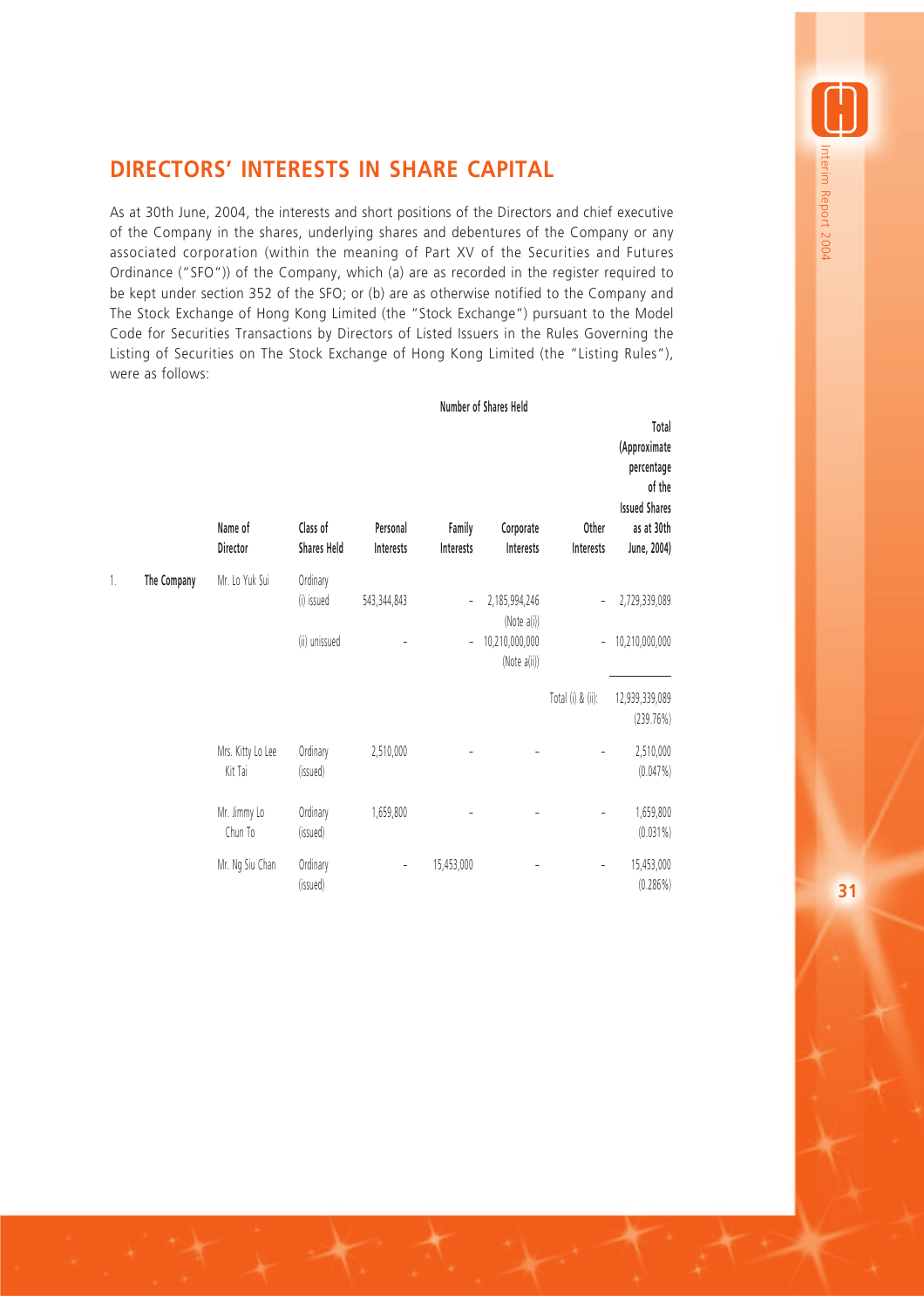**Number of Shares Held**

**Total**

Interim Report 2004 Interim Report 2004

|                  | Name of<br>Associated<br>Corporation                | Name of<br>Director          | Class of<br><b>Shares Held</b> | Personal<br><b>Interests</b> | Family<br>Interests | Corporate<br>Interests             | Other<br><b>Interests</b> | (Approximate<br>percentage<br>of the<br><b>Issued Shares</b><br>as at 30th<br>June, 2004) |
|------------------|-----------------------------------------------------|------------------------------|--------------------------------|------------------------------|---------------------|------------------------------------|---------------------------|-------------------------------------------------------------------------------------------|
| 2.               | Paliburg Holdings<br>Limited<br>("PHL")             | Mr. Lo Yuk Sui               | Ordinary<br>(i) issued         | 442,765                      |                     | 3,276,817,477<br>(Note a(iii))     | 200,000,000<br>(Note b)   | 3,477,260,242                                                                             |
|                  |                                                     |                              | (ii) unissued                  |                              |                     | 1,240,000,000<br>(Notes a(iv) & c) |                           | 1,240,000,000                                                                             |
|                  |                                                     |                              |                                |                              |                     |                                    | Total (i) & (ii):         | 4,717,260,242<br>(93.25%)                                                                 |
|                  |                                                     |                              | Preference<br>(issued)         |                              |                     | 1,240,000,000<br>(Notes a(iv) & c) |                           | 1,240,000,000<br>$(100\%)$                                                                |
|                  |                                                     | Mrs. Kitty Lo Lee<br>Kit Tai | Ordinary<br>(issued)           | 100,000                      |                     |                                    |                           | 100,000<br>$(0.002\%)$                                                                    |
|                  |                                                     | Mr. Jimmy Lo<br>Chun To      | Ordinary<br>(issued)           | 284,000                      |                     |                                    |                           | 284,000<br>$(0.006\%)$                                                                    |
|                  |                                                     | Mr. Ng Siu Chan              | Ordinary<br>(issued)           | $\frac{1}{2}$                | 536,500             |                                    |                           | 536,500<br>$(0.011\%)$                                                                    |
| $\overline{3}$ . | Regal Hotels<br>International                       | Mr. Lo Yuk Sui               | Ordinary<br>(issued)           | 220,000                      |                     | 4,370,380,259<br>(Notes a(v) & d)  |                           | 4,370,600,259<br>$(53.66\%)$                                                              |
|                  | Holdings Limited<br>$\left( \text{``RHHH''}\right)$ |                              | Preference<br>(issued)         |                              |                     | 3,440<br>(Note $a(v)$ )            |                           | 3,440<br>$(20.54\%)$                                                                      |
|                  |                                                     | Mrs. Kitty Lo Lee<br>Kit Tai | Ordinary<br>(issued)           | 2,370,000                    |                     |                                    |                           | 2,370,000<br>$(0.032\%)$                                                                  |
| 4.               | 8D International<br>(BVI) Limited<br>$("8D-BVI")$   | Mr. Lo Yuk Sui               | Ordinary<br>(issued)           |                              |                     | 1,000<br>(Note e)                  |                           | 1,000<br>$(100\%)$                                                                        |
| 5.               | 8D Matrix<br>Limited                                | Mr. Lo Yuk Sui               | Ordinary<br>(issued)           |                              |                     | 2,000,000<br>(Note f)              |                           | 2,000,000<br>$(100\%)$                                                                    |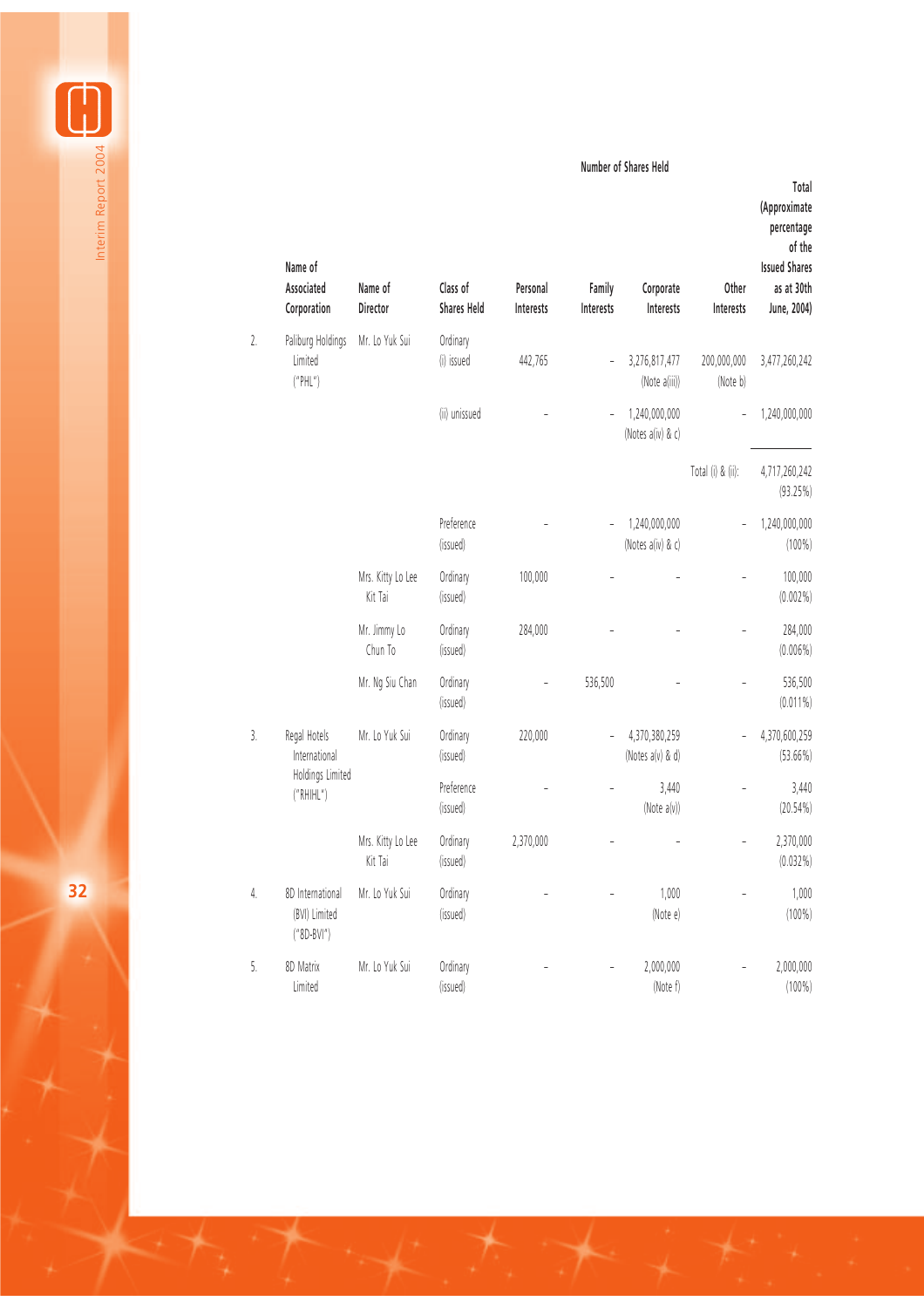## **Number of Shares Held**

|     | Name of<br>Associated<br>Corporation               | Name of<br>Director | Class of<br><b>Shares Held</b> | Personal<br>Interests | Family<br>Interests | Corporate<br>Interests | Other<br>Interests | Total<br>(Approximate<br>percentage<br>of the<br><b>Issued Shares</b><br>as at 30th<br>June, 2004) |
|-----|----------------------------------------------------|---------------------|--------------------------------|-----------------------|---------------------|------------------------|--------------------|----------------------------------------------------------------------------------------------------|
| 6.  | 8D International<br>Limited                        | Mr. Lo Yuk Sui      | Ordinary<br>(issued)           |                       |                     | 500,000<br>(Note q)    |                    | 500,000<br>$(100\%)$                                                                               |
| 7.  | Century Digital<br>Communications<br>(BVI) Limited | Mr. Lo Yuk Sui      | Ordinary<br>(issued)           |                       |                     | 1<br>(Note h)          |                    | 1<br>$(100\%)$                                                                                     |
| 8.  | Century Digital<br>Communications<br>Limited       | Mr. Lo Yuk Sui      | Ordinary<br>(issued)           |                       |                     | 2<br>(Note i)          |                    | 2<br>$(100\%)$                                                                                     |
| 9.  | Century Digital<br>Enterprise Limited              | Mr. Lo Yuk Sui      | Ordinary<br>(issued)           |                       |                     | 100<br>(Note j)        |                    | 100<br>$(100\%)$                                                                                   |
| 10. | Century Digital<br>Holdings Limited                | Mr. Lo Yuk Sui      | Ordinary<br>(issued)           |                       |                     | 3<br>(Note k)          |                    | 3<br>$(100\%)$                                                                                     |
| 11. | Century Digital<br>Investments<br>Limited          | Mr. Lo Yuk Sui      | Ordinary<br>(issued)           |                       |                     | 49,968<br>(Note I)     |                    | 49,968<br>$(99.94\%)$                                                                              |
| 12. | Full Range<br>Technology<br>Limited                | Mr. Lo Yuk Sui      | Ordinary<br>(issued)           |                       |                     | 10,000<br>(Note m)     |                    | 10,000<br>$(100\%)$                                                                                |
| 13. | Giant Forward<br>Holdings<br>Limited               | Mr. Lo Yuk Sui      | Ordinary<br>(issued)           |                       |                     | 1<br>(Note n)          |                    | 1<br>$(100\%)$                                                                                     |
| 14. | Grand Modern<br>Investments<br>Limited             | Mr. Lo Yuk Sui      | Ordinary<br>(issued)           |                       |                     | 330<br>(Note o)        |                    | 330<br>$(100\%)$                                                                                   |
| 15. | Important<br>Holdings<br>Limited                   | Mr. Lo Yuk Sui      | Ordinary<br>(issued)           |                       |                     | 10,000<br>(Note p)     |                    | 10,000<br>$(100\%)$                                                                                |
| 16. | Net Age<br>Technology<br>Limited                   | Mr. Lo Yuk Sui      | Ordinary<br>(issued)           |                       |                     | 97<br>(Note q)         |                    | 97<br>(97%)                                                                                        |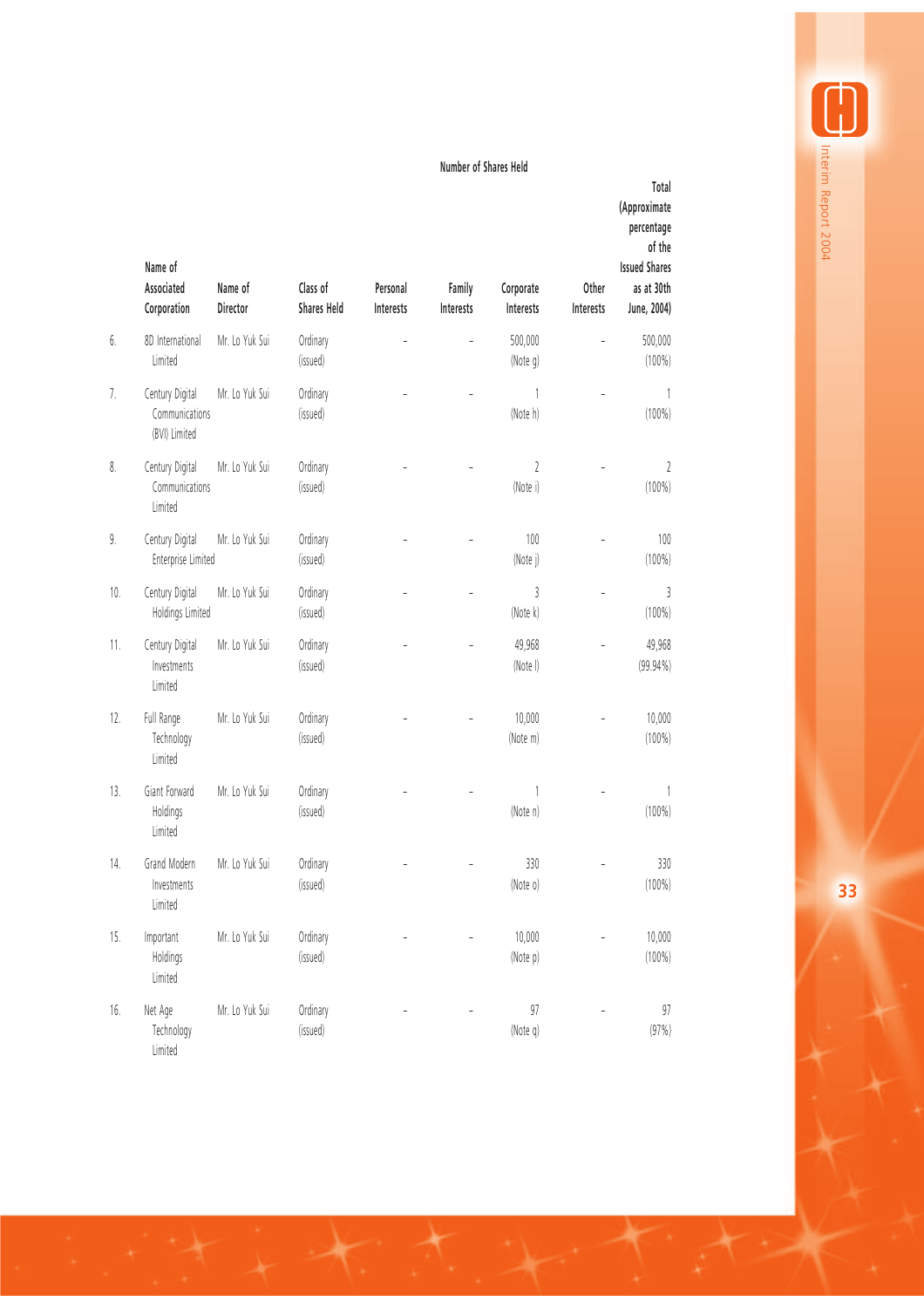**Number of Shares Held**

**Total**

Interim Report 2004

Interim Report 2004

|     | Name of<br>Associated<br>Corporation               | Name of<br>Director          | Class of<br><b>Shares Held</b> | Personal<br>Interests | Family<br>Interests | Corporate<br>Interests | Other<br>Interests | (Approximate<br>percentage<br>of the<br><b>Issued Shares</b><br>as at 30th<br>June, 2004) |
|-----|----------------------------------------------------|------------------------------|--------------------------------|-----------------------|---------------------|------------------------|--------------------|-------------------------------------------------------------------------------------------|
| 17. | Net Community<br>Limited                           | Mr. Lo Yuk Sui               | Ordinary<br>(issued)           |                       | L,                  | 3<br>(Note r)          |                    | 3<br>$(100\%)$                                                                            |
| 18. | Network Sky<br>Limited                             | Mrs. Kitty Lo Lee<br>Kit Tai | Ordinary<br>(issued)           |                       |                     | 50,000<br>(Note s)     |                    | 50,000<br>(25%)                                                                           |
| 19. | Regal<br>International<br>(China) Limited          | Mr. Lo Yuk Sui               | Ordinary<br>(issued)           |                       |                     | 1<br>(Note t)          |                    | 1<br>$(100\%)$                                                                            |
| 20. | Speedway<br>Technology<br>Limited                  | Mr. Lo Yuk Sui               | Ordinary<br>(issued)           |                       |                     | 50,000<br>(Note u)     |                    | 50,000<br>$(100\%)$                                                                       |
| 21. | Task Master<br>Technology<br>Limited               | Mr. Lo Yuk Sui               | Ordinary<br>(issued)           |                       |                     | (Note v)               |                    | 1<br>$(100\%)$                                                                            |
| 22. | Top<br>Technologies<br>Limited                     | Mr. Lo Yuk Sui               | Ordinary<br>(issued)           |                       |                     | 10,000<br>(Note w)     |                    | 10,000<br>$(100\%)$                                                                       |
| 23. | Treasure<br>Collection<br>International<br>Limited | Mr. Lo Yuk Sui               | Ordinary<br>(issued)           |                       |                     | 2<br>(Note x)          |                    | $\gamma$<br>$(100\%)$                                                                     |

## **Notes:**

- (a) (i) The shares were held through companies wholly owned by Mr. Lo Yuk Sui and a company, namely Master City Limited, 99.9% owned by Mr. Lo Yuk Sui.
	- (ii) The interests in these shares were held through corporations controlled by Mr. Lo Yuk Sui as detailed below:

| (a) | Name of corporation                         | Controlled by                               | % of control |
|-----|---------------------------------------------|---------------------------------------------|--------------|
|     | Century City International Holdings Limited | Mr. Lo Yuk Sui                              | 50.57        |
|     | Century City BVI Holdings Limited           | Century City International Holdings Limited | 100.00       |
|     | 8D International (BVI) Limited              | Century City BVI Holdings Limited           | 40.00        |
|     | Task Master Technology Limited              | 8D International (BVI) Limited              | 100.00       |
|     | Net Community Limited                       | Task Master Technology Limited              | 33.33        |
|     | Century Digital Holdings Limited            | Net Community Limited                       | 100.00       |
|     | Grand Modern Investments Limited            | Century Digital Holdings Limited            | 100.00       |

**34**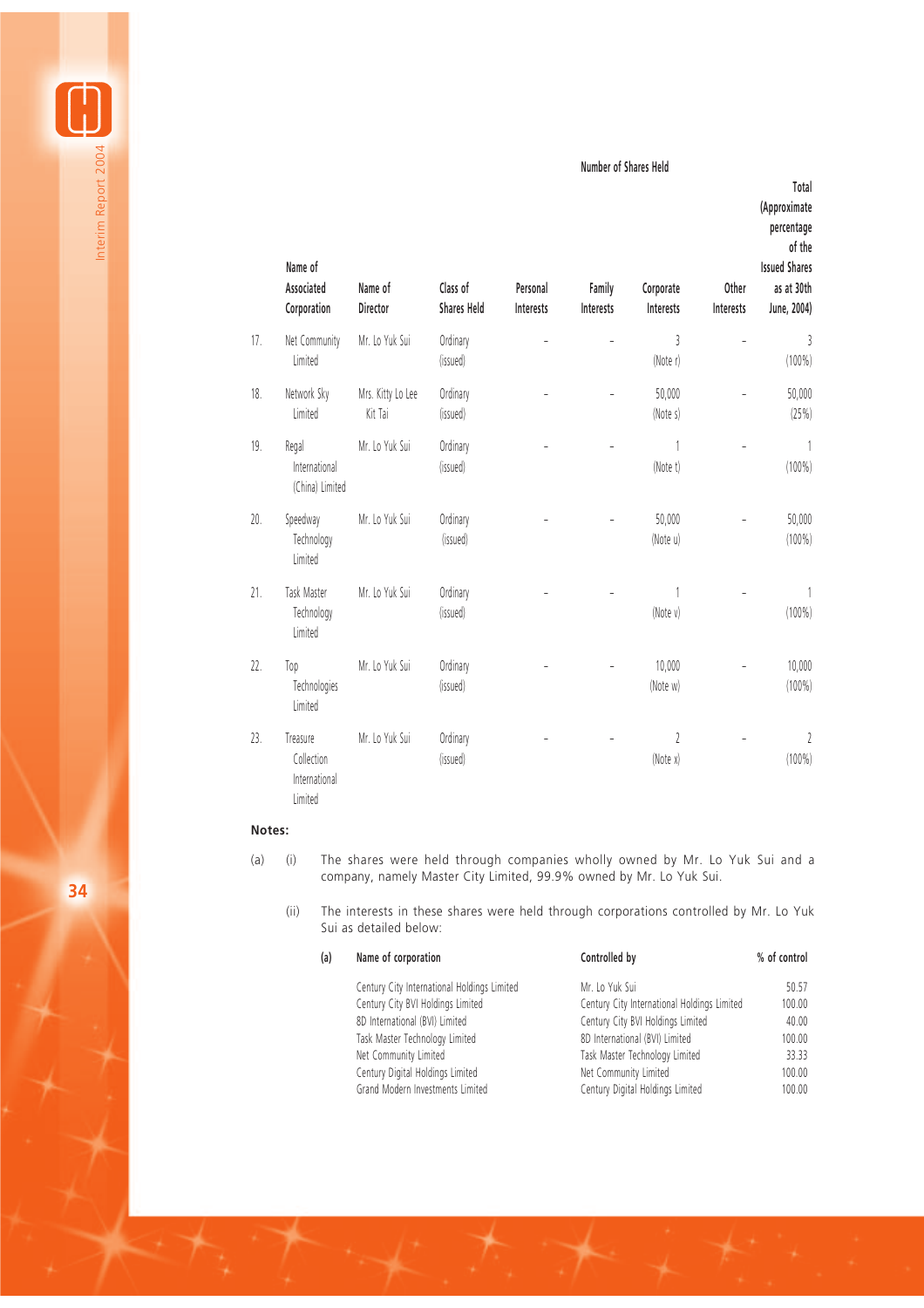| (b) | Name of corporation              | Controlled by                    | % of control |
|-----|----------------------------------|----------------------------------|--------------|
|     | Manyways Technology Limited      | Mr. Lo Yuk Sui                   | 100.00       |
|     | Secure Way Technology Limited    | Mr. Lo Yuk Sui                   | 92.50        |
|     | 8D International (BVI) Limited   | Manyways Technology Limited      | 60.00        |
|     | Task Master Technology Limited   | 8D International (BVI) Limited   | 100.00       |
|     | Net Community Limited            | Secure Way Technology Limited    | 66.67        |
|     | Net Community Limited            | Task Master Technology Limited   | 33.33        |
|     | Century Digital Holdings Limited | Net Community Limited            | 100.00       |
|     | Grand Modern Investments Limited | Century Digital Holdings Limited | 100.00       |

- (iii) The shares were held through companies wholly owned by the Company, in which Mr. Lo Yuk Sui holds 50.57% shareholding interests.
- (iv) The interests in these shares of PHL were held through corporations controlled by Mr. Lo Yuk Sui as detailed below:

| Name of corporation                         | Controlled by                               | % of control |  |
|---------------------------------------------|---------------------------------------------|--------------|--|
| Century City International Holdings Limited | Mr. Lo Yuk Sui                              | 50.57        |  |
| Century City BVI Holdings Limited           | Century City International Holdings Limited | 100.00       |  |
| 8D International (BVI) Limited              | Century City BVI Holdings Limited           | 40.00        |  |
| Task Master Technology Limited              | 8D International (BVI) Limited              | 100.00       |  |
| Net Community Limited                       | Task Master Technology Limited              | 33.33        |  |
| Century Digital Holdings Limited            | Net Community Limited                       | 100.00       |  |
| Grand Modern Investments Limited            | Century Digital Holdings Limited            | 100.00       |  |
| Name of corporation                         | Controlled by                               | % of control |  |
| Manyways Technology Limited                 | Mr. Lo Yuk Sui                              | 100.00       |  |
| Secure Way Technology Limited               | Mr. Lo Yuk Sui                              | 92.50        |  |
| 8D International (BVI) Limited              | Manyways Technology Limited                 | 60.00        |  |
| Task Master Technology Limited              | 8D International (BVI) Limited              | 100.00       |  |
| Net Community Limited                       | Secure Way Technology Limited               | 66.67        |  |
| Net Community Limited                       | Task Master Technology Limited              | 33.33        |  |
| Century Digital Holdings Limited            | Net Community Limited                       | 100.00       |  |
| Grand Modern Investments Limited            | Century Digital Holdings Limited            | 100.00       |  |
|                                             |                                             |              |  |

- (v) The shares were held through companies wholly owned by PHL, in which the Company held 64.78% shareholding interests as at 30th June, 2004.
- (b) As at 30th June, 2004, Mr. Lo Yuk Sui was the trustee for Select Wise Trust, of which Select Wise Holdings Limited, a substantial shareholder of the Company and PHL, was the beneficiary.
- (c) 1,240,000,000 convertible preference shares of PHL ("PHL Preference Shares") are convertible into 1,240,000,000 ordinary shares of PHL on the basis of one PHL Preference Share for one ordinary share of PHL.

**35**

Interim Report 2004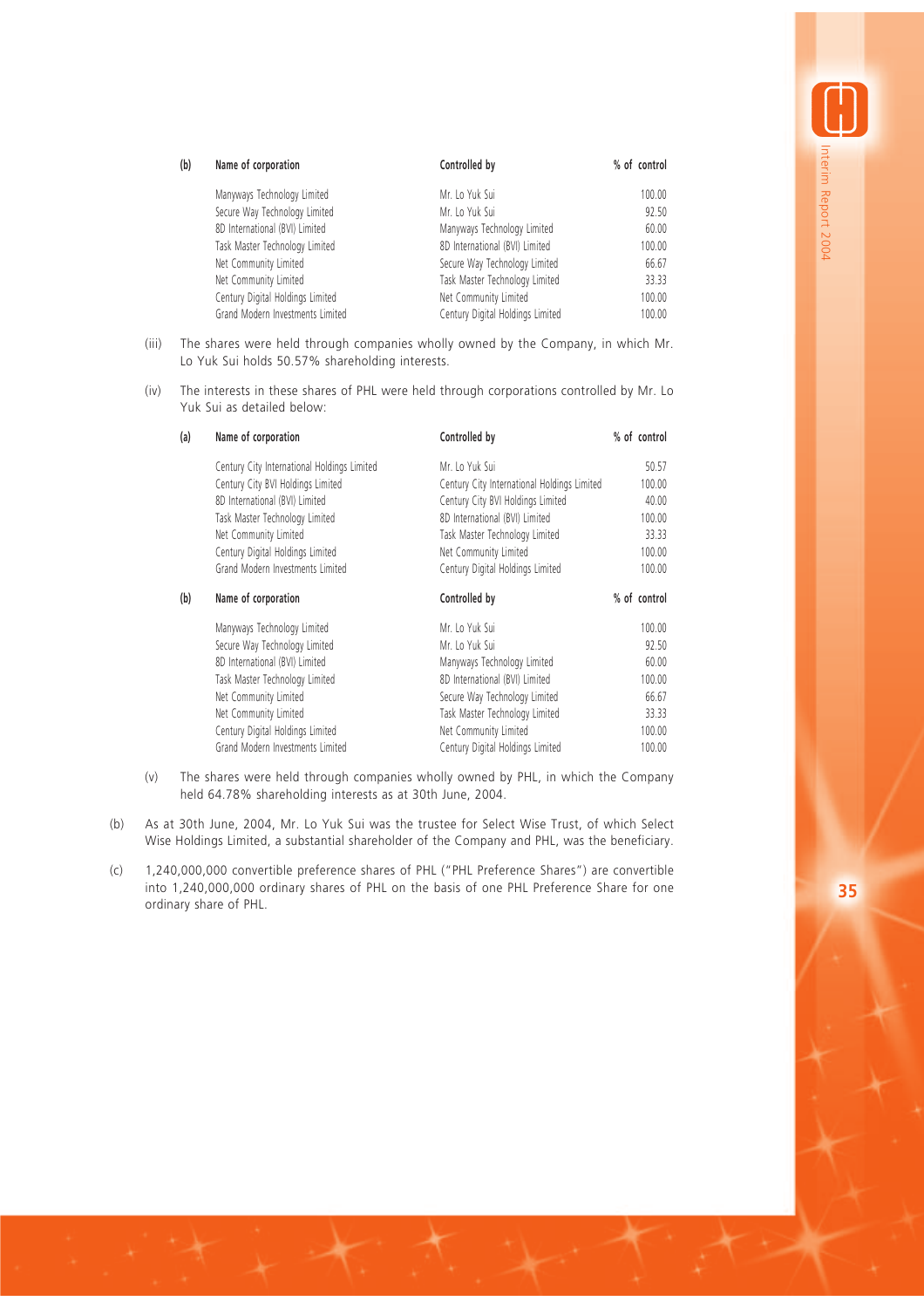- (d) Included the balance of 716,576,649 shares charged by a wholly-owned subsidiary of PHL (the "SPV") in favour of a trustee for the holders of, and forming the exchange property (the "Exchange Property") in respect of, the Series B Bonds issued as part of the restructuring and settlement proposal in respect of the then existing bonds of the PHL Group on 31st October, 2002 (the "Settlement Closing Date"). The Exchange Property was to be released to the holders of the Series B Bonds (the "Series B Bondholders") in four quarterly tranches on each dates falling 12, 15, 18 and 21 months after the Settlement Closing Date, subject to certain early release provisions. A total balance of 242,451,649 shares under the first three tranches (the "Released Tranches") remained within the Exchange Property which were deliverable to the Series B Bondholders at any time upon request. Subsequently, the Exchange Property, including any remaining balance of shares under the Released Tranches and the fourth tranche comprising 474,125,000 shares, were released and ceased to be held by the SPV on 31st July, 2004.
- (e) 400 shares were held through companies controlled by the Company and 600 shares were held through a company controlled by Mr. Lo Yuk Sui.
- (f) 800,000 shares were held through companies controlled by the Company and 1,200,000 shares were held through companies controlled by Mr. Lo Yuk Sui (including 8D-BVI).
- (g) The interests in these shares of 8D International Limited were held through corporations controlled by Mr. Lo Yuk Sui as detailed below:

 $2.000000$ 

| (a) | Name of corporation                         | Controlled by                               | % of control |
|-----|---------------------------------------------|---------------------------------------------|--------------|
|     | Century City International Holdings Limited | Mr. Lo Yuk Sui                              | 50.57        |
|     | Century City BVI Holdings Limited           | Century City International Holdings Limited | 100.00       |
|     | 8D International (BVI) Limited              | Century City BVI Holdings Limited           | 40.00        |
|     | Task Master Technology Limited              | 8D International (BVI) Limited              | 100.00       |
|     | Net Community Limited                       | Task Master Technology Limited              | 33.33        |
|     | Century Digital Holdings Limited            | Net Community Limited                       | 100.00       |
|     | 8D Matrix Limited                           | Century Digital Holdings Limited            | 60.00        |
|     | 8D Matrix Limited                           | Century City BVI Holdings Limited           | 40.00        |
| (b) | Name of corporation                         | Controlled by                               | % of control |
|     | Manyways Technology Limited                 | Mr. Lo Yuk Sui                              | 100.00       |
|     | Secure Way Technology Limited               | Mr. Lo Yuk Sui                              | 92.50        |
|     | 8D International (BVI) Limited              | Manyways Technology Limited                 | 60.00        |
|     | Task Master Technology Limited              | 8D International (BVI) Limited              | 100.00       |
|     | Net Community Limited                       | Secure Way Technology Limited               | 66.67        |
|     | Net Community Limited                       | Task Master Technology Limited              | 33.33        |
|     | Century Digital Holdings Limited            | Net Community Limited                       | 100.00       |
|     | 8D Matrix Limited                           | Century Digital Holdings Limited            | 60.00        |

**36**

Interim Report 2004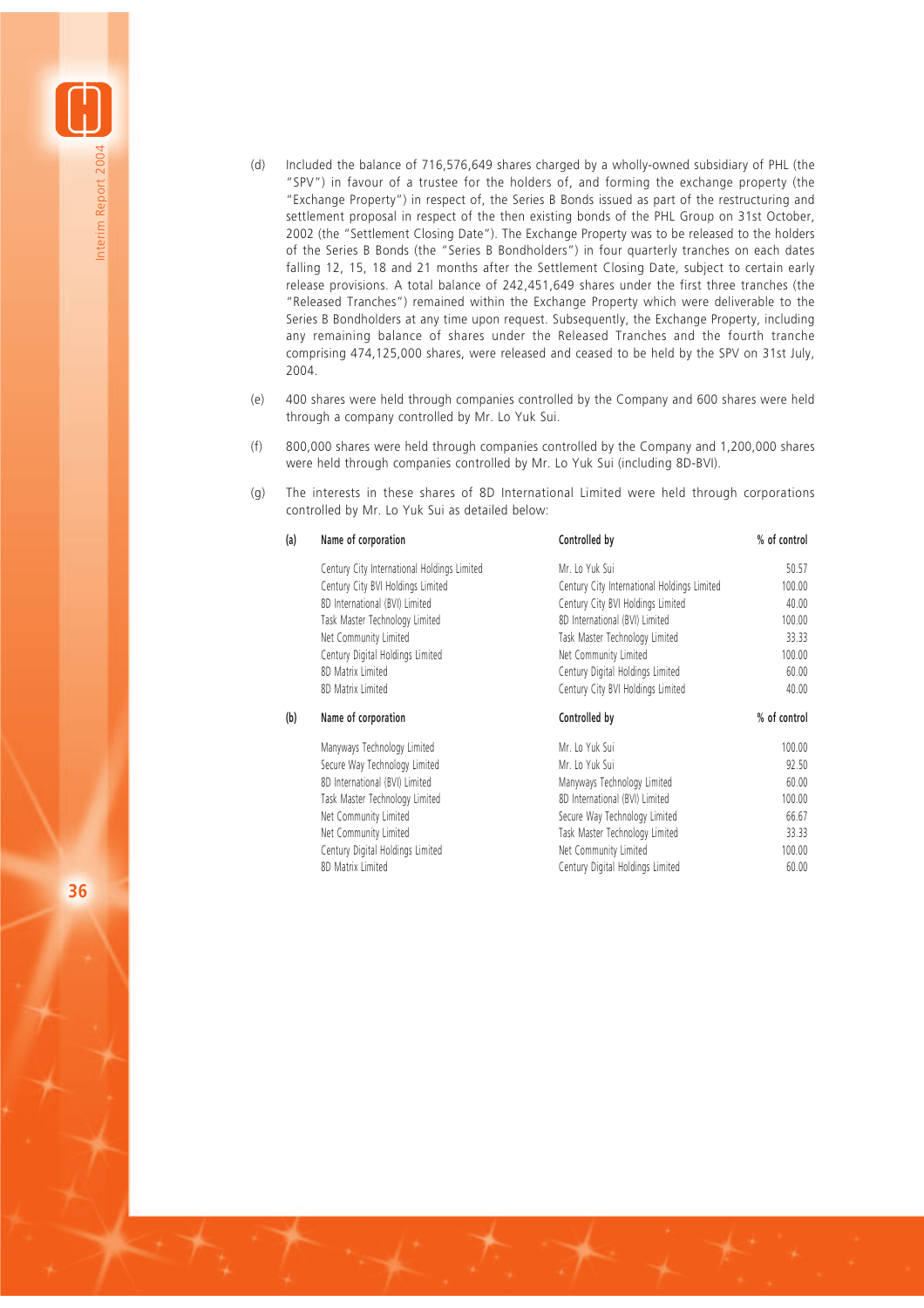(h) The interest in the share of Century Digital Communications (BVI) Limited was held through corporations controlled by Mr. Lo Yuk Sui as detailed below:

| (a) | Name of corporation                         | Controlled by                               | % of control |
|-----|---------------------------------------------|---------------------------------------------|--------------|
|     | Century City International Holdings Limited | Mr. Lo Yuk Sui                              | 50.57        |
|     | Century City BVI Holdings Limited           | Century City International Holdings Limited | 100.00       |
|     | 8D International (BVI) Limited              | Century City BVI Holdings Limited           | 40.00        |
|     | Task Master Technology Limited              | 8D International (BVI) Limited              | 100.00       |
|     | Net Community Limited                       | Task Master Technology Limited              | 33.33        |
|     | Century Digital Holdings Limited            | Net Community Limited                       | 100.00       |
| (b) | Name of corporation                         | Controlled by                               | % of control |
|     | Manyways Technology Limited                 | Mr. Lo Yuk Sui                              | 100.00       |
|     | Secure Way Technology Limited               | Mr. Lo Yuk Sui                              | 92.50        |
|     | 8D International (BVI) Limited              | Manyways Technology Limited                 | 60.00        |
|     | Task Master Technology Limited              | 8D International (BVI) Limited              | 100.00       |
|     | Net Community Limited                       | Secure Way Technology Limited               | 66.67        |
|     | Net Community Limited                       | Task Master Technology Limited              | 33.33        |
|     | Century Digital Holdings Limited            | Net Community Limited                       | 100.00       |

(i) The interests in these shares of Century Digital Communications Limited were held through corporations controlled by Mr. Lo Yuk Sui as detailed below:

| (a) | Name of corporation                          | Controlled by                               | % of control |
|-----|----------------------------------------------|---------------------------------------------|--------------|
|     | Century City International Holdings Limited  | Mr. Lo Yuk Sui                              | 50.57        |
|     | Century City BVI Holdings Limited            | Century City International Holdings Limited | 100.00       |
|     | 8D International (BVI) Limited               | Century City BVI Holdings Limited           | 40.00        |
|     | Task Master Technology Limited               | 8D International (BVI) Limited              | 100.00       |
|     | Net Community Limited                        | Task Master Technology Limited              | 33.33        |
|     | Century Digital Holdings Limited             | Net Community Limited                       | 100.00       |
|     | Century Digital Communications (BVI) Limited | Century Digital Holdings Limited            | 100.00       |
| (b) | Name of corporation                          | Controlled by                               | % of control |
|     | Manyways Technology Limited                  | Mr. Lo Yuk Sui                              | 100.00       |
|     | Secure Way Technology Limited                | Mr. Lo Yuk Sui                              | 92.50        |
|     | 8D International (BVI) Limited               | Manyways Technology Limited                 | 60.00        |
|     | Task Master Technology Limited               | 8D International (BVI) Limited              | 100.00       |
|     | Net Community Limited                        | Secure Way Technology Limited               | 66.67        |
|     | Net Community Limited                        | Task Master Technology Limited              | 33.33        |
|     | Century Digital Holdings Limited             | Net Community Limited                       | 100.00       |
|     | Century Digital Communications (BVI) Limited | Century Digital Holdings Limited            | 100.00       |
|     |                                              |                                             |              |

Interim Report 2004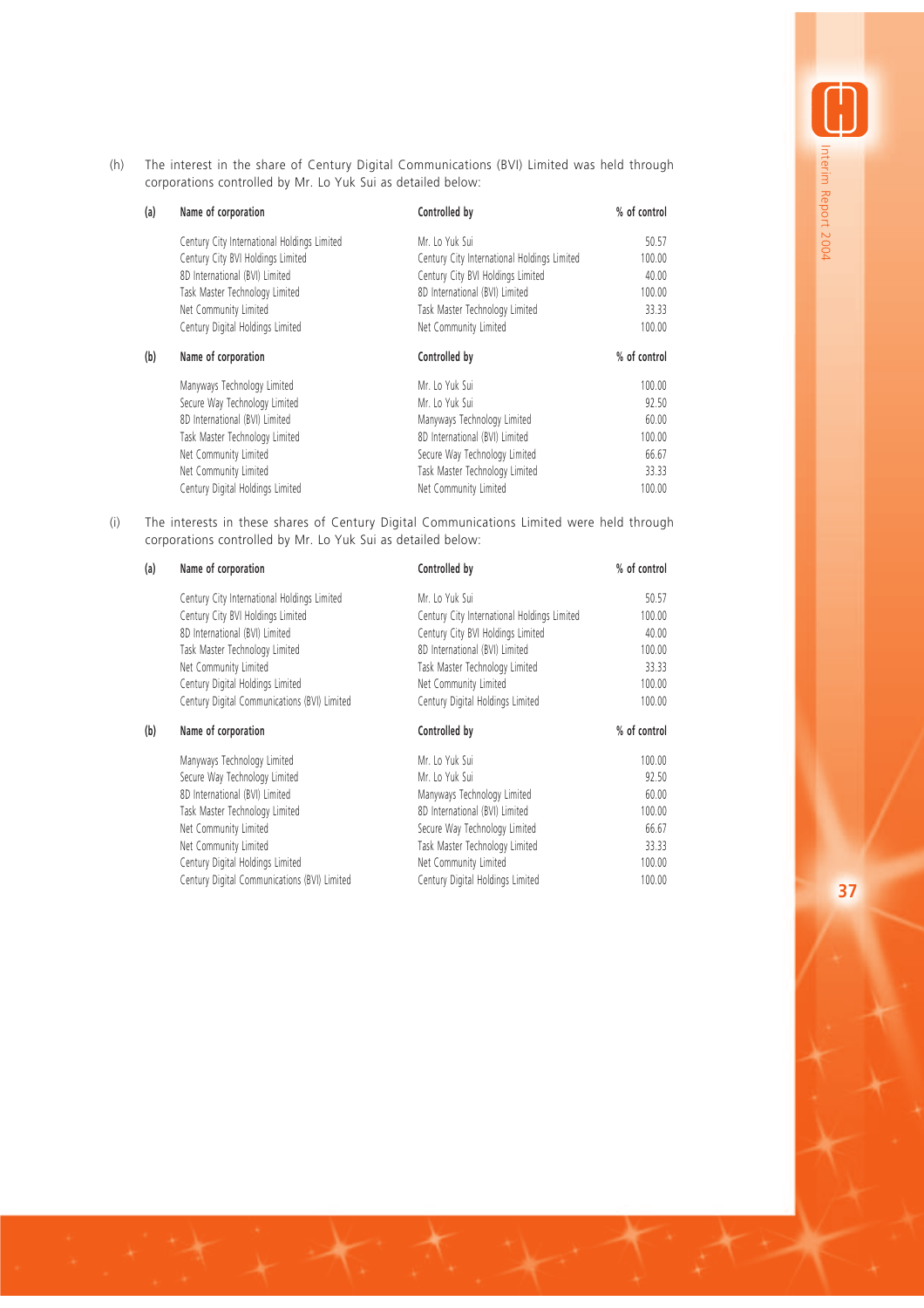(j) The interests in these shares of Century Digital Enterprise Limited were held through corporations controlled by Mr. Lo Yuk Sui as detailed below:

| (a) | Name of corporation                         | Controlled by                               | % of control |
|-----|---------------------------------------------|---------------------------------------------|--------------|
|     | Century City International Holdings Limited | Mr. Lo Yuk Sui                              | 50.57        |
|     | Century City BVI Holdings Limited           | Century City International Holdings Limited | 100.00       |
|     | 8D International (BVI) Limited              | Century City BVI Holdings Limited           | 40.00        |
|     | Task Master Technology Limited              | 8D International (BVI) Limited              | 100.00       |
|     | Net Community Limited                       | Task Master Technology Limited              | 33.33        |
|     | Century Digital Holdings Limited            | Net Community Limited                       | 100.00       |
|     | Century Digital Investments Limited         | Century Digital Holdings Limited            | 99.93        |
| (b) | Name of corporation                         | Controlled by                               | % of control |
|     | Century Digital Investments Limited         | Century Digital Holdings Limited            | 99.93        |
|     | Net Age Technology Limited                  | Century Digital Investments Limited         | 100.00       |
| (c) | Name of corporation                         | Controlled by                               | % of control |
|     | Manyways Technology Limited                 | Mr. Lo Yuk Sui                              | 100.00       |
|     | Secure Way Technology Limited               | Mr. Lo Yuk Sui                              | 92.50        |
|     | 8D International (BVI) Limited              | Manyways Technology Limited                 | 60.00        |
|     | Task Master Technology Limited              | 8D International (BVI) Limited              | 100.00       |
|     | Net Community Limited                       | Secure Way Technology Limited               | 66.67        |
|     | Net Community Limited                       | Task Master Technology Limited              | 33.33        |
|     | Century Digital Holdings Limited            | Net Community Limited                       | 100.00       |
|     | Century Digital Investments Limited         | Century Digital Holdings Limited            | 99.93        |

(k) The interests in these shares of Century Digital Holdings Limited were held through corporations controlled by Mr. Lo Yuk Sui as detailed below:

| (a) | Name of corporation                         | Controlled by                               | % of control |
|-----|---------------------------------------------|---------------------------------------------|--------------|
|     | Century City International Holdings Limited | Mr. Lo Yuk Sui                              | 50.57        |
|     | Century City BVI Holdings Limited           | Century City International Holdings Limited | 100.00       |
|     | 8D International (BVI) Limited              | Century City BVI Holdings Limited           | 40.00        |
|     | Task Master Technology Limited              | 8D International (BVI) Limited              | 100.00       |
|     | Net Community Limited                       | Task Master Technology Limited              | 33.33        |
| (b) | Name of corporation                         | Controlled by                               | % of control |
|     | Manyways Technology Limited                 | Mr. Lo Yuk Sui                              | 100.00       |
|     | Secure Way Technology Limited               | Mr. Lo Yuk Sui                              | 92.50        |
|     | 8D International (BVI) Limited              | Manyways Technology Limited                 | 60.00        |
|     | Task Master Technology Limited              | 8D International (BVI) Limited              | 100.00       |
|     | Net Community Limited                       | Secure Way Technology Limited               | 66.67        |
|     | Net Community Limited                       | Task Master Technology Limited              | 33.33        |

**38**

Interim Report 2004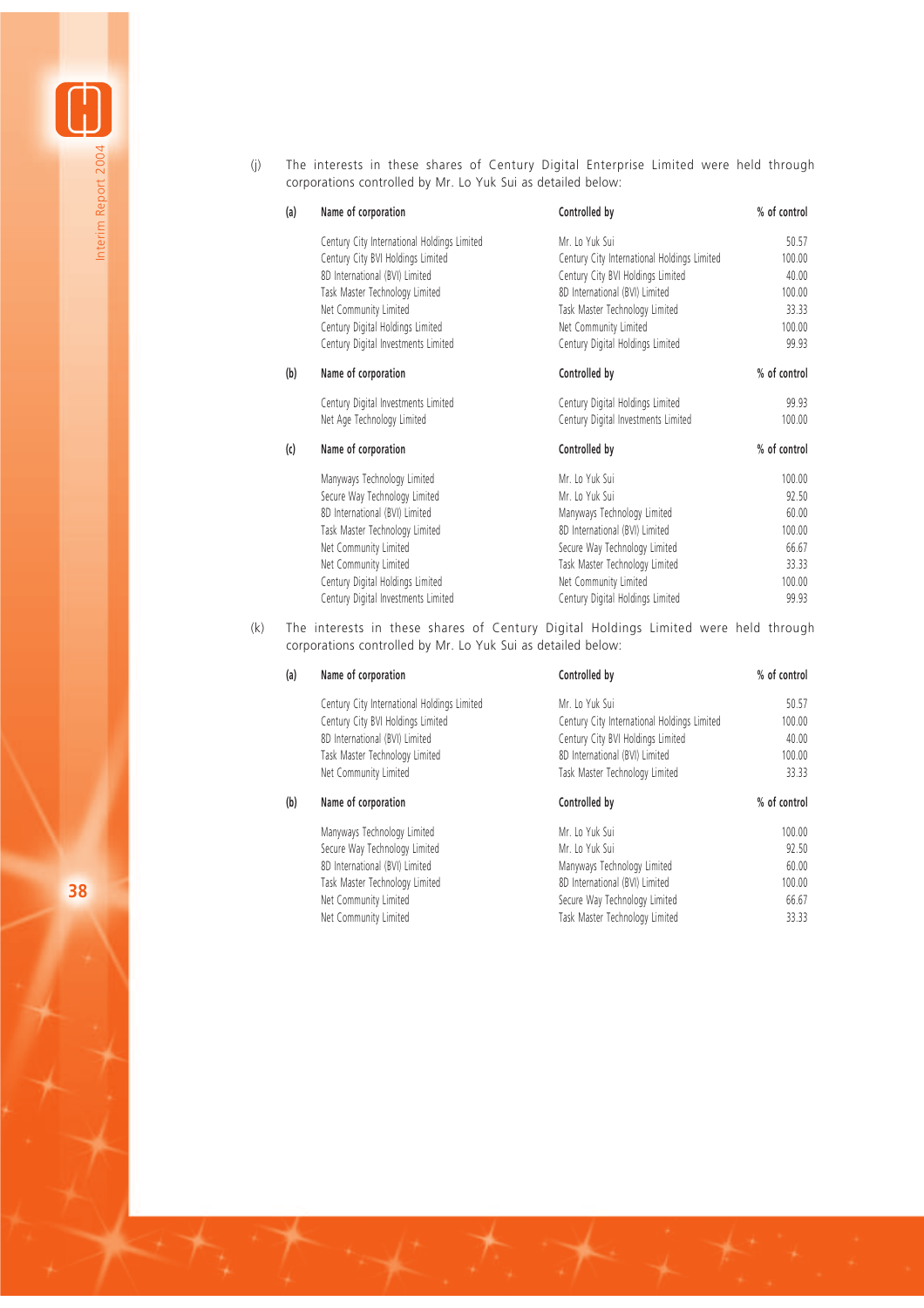(l) The interests in these shares of Century Digital Investments Limited were held through corporations controlled by Mr. Lo Yuk Sui as detailed below:

| (a) | Name of corporation                         | Controlled by                               | % of control |
|-----|---------------------------------------------|---------------------------------------------|--------------|
|     | Century City International Holdings Limited | Mr. Lo Yuk Sui                              | 50.57        |
|     | Century City BVI Holdings Limited           | Century City International Holdings Limited | 100.00       |
|     | 8D International (BVI) Limited              | Century City BVI Holdings Limited           | 40.00        |
|     | Task Master Technology Limited              | 8D International (BVI) Limited              | 100.00       |
|     | Net Community Limited                       | Task Master Technology Limited              | 33.33        |
|     | Century Digital Holdings Limited            | Net Community Limited                       | 100.00       |
| (b) | Name of corporation                         | Controlled by                               | % of control |
|     | Century Digital Holdings Limited            | Net Community Limited                       | 100.00       |
|     | Important Holdings Limited                  | Century Digital Holdings Limited            | 100.00       |
|     | Top Technologies Limited                    | Century Digital Holdings Limited            | 100.00       |
| (c) | Name of corporation                         | Controlled by                               | % of control |
|     | Manyways Technology Limited                 | Mr. Lo Yuk Sui                              | 100.00       |
|     | Secure Way Technology Limited               | Mr. Lo Yuk Sui                              | 92.50        |
|     | 8D International (BVI) Limited              | Manyways Technology Limited                 | 60.00        |
|     | Task Master Technology Limited              | 8D International (BVI) Limited              | 100.00       |
|     | Net Community Limited                       | Secure Way Technology Limited               | 66.67        |
|     | Net Community Limited                       | Task Master Technology Limited              | 33.33        |
|     | Century Digital Holdings Limited            | Net Community Limited                       | 100.00       |
| (d) | Name of corporation                         | Controlled by                               | % of control |
|     | Century Digital Holdings Limited            | Net Community Limited                       | 100.00       |
|     | Important Holdings Limited                  | Century Digital Holdings Limited            | 100.00       |
|     | Top Technologies Limited                    | Century Digital Holdings Limited            | 100.00       |

(m) The interests in these shares of Full Range Technology Limited were held through corporations controlled by Mr. Lo Yuk Sui as detailed below:

| (a) | Name of corporation                         | Controlled by                               | % of control |
|-----|---------------------------------------------|---------------------------------------------|--------------|
|     | Century City International Holdings Limited | Mr. Lo Yuk Sui                              | 50.57        |
|     | Century City BVI Holdings Limited           | Century City International Holdings Limited | 100.00       |
|     | 8D International (BVI) Limited              | Century City BVI Holdings Limited           | 40.00        |
|     | Task Master Technology Limited              | 8D International (BVI) Limited              | 100.00       |
|     | Net Community Limited                       | Task Master Technology Limited              | 33.33        |
|     | Century Digital Holdings Limited            | Net Community Limited                       | 100.00       |
| (b) | Name of corporation                         | Controlled by                               | % of control |
|     | Manyways Technology Limited                 | Mr. Lo Yuk Sui                              | 100.00       |
|     | Secure Way Technology Limited               | Mr. Lo Yuk Sui                              | 92.50        |
|     | 8D International (BVI) Limited              | Manyways Technology Limited                 | 100.00       |
|     | Task Master Technology Limited              | 8D International (BVI) Limited              | 100.00       |
|     | Net Community Limited                       | Secure Way Technology Limited               | 66.67        |
|     | Net Community Limited                       | Task Master Technology Limited              | 33.33        |
|     | Century Digital Holdings Limited            | Net Community Limited                       | 100.00       |

Interim Report 2004 nterim Report 2004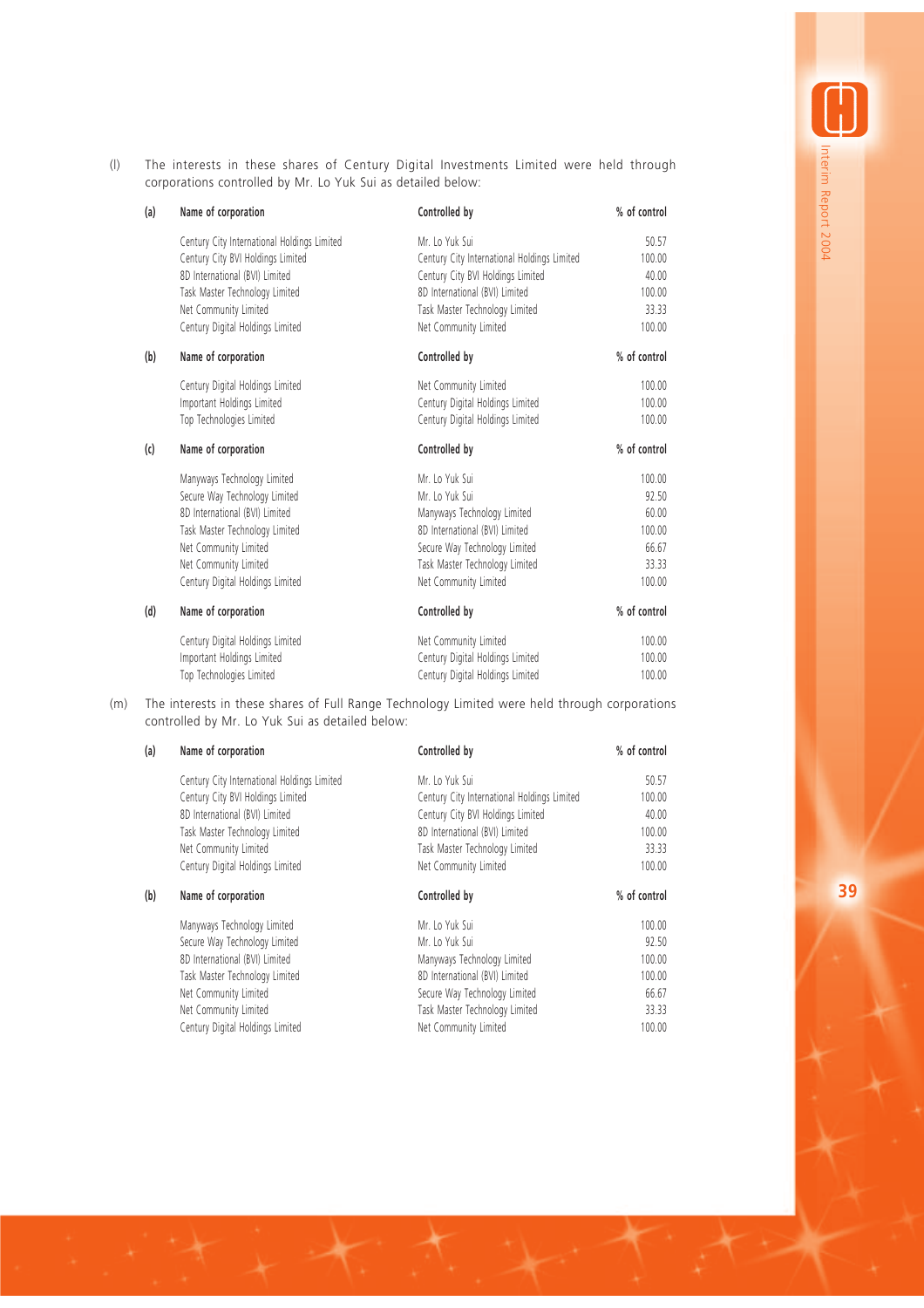(n) The interest in the share of Giant Forward Holdings Limited was held through corporations controlled by Mr. Lo Yuk Sui as detailed below:

| (a) | Name of corporation                         | Controlled by                               | % of control |
|-----|---------------------------------------------|---------------------------------------------|--------------|
|     | Century City International Holdings Limited | Mr. Lo Yuk Sui                              | 50.57        |
|     | Century City BVI Holdings Limited           | Century City International Holdings Limited | 100.00       |
|     | 8D International (BVI) Limited              | Century City BVI Holdings Limited           | 40.00        |
|     | Task Master Technology Limited              | 8D International (BVI) Limited              | 100.00       |
|     | Net Community Limited                       | Task Master Technology Limited              | 33.33        |
|     | Century Digital Holdings Limited            | Net Community Limited                       | 100.00       |
|     | 8D Matrix Limited                           | Century Digital Holdings Limited            | 60.00        |
|     | 8D Matrix Limited                           | Century City BVI Holdings Limited           | 40.00        |
|     |                                             |                                             |              |
| (b) | Name of corporation                         | Controlled by                               | % of control |
|     | Manyways Technology Limited                 | Mr. Lo Yuk Sui                              | 100.00       |
|     | Secure Way Technology Limited               | Mr. Lo Yuk Sui                              | 92.50        |
|     | 8D International (BVI) Limited              | Manyways Technology Limited                 | 60.00        |
|     | Task Master Technology Limited              | 8D International (BVI) Limited              | 100.00       |
|     | Net Community Limited                       | Secure Way Technology Limited               | 66.67        |
|     | Net Community Limited                       | Task Master Technology Limited              | 33.33        |
|     | Century Digital Holdings Limited            | Net Community Limited                       | 100.00       |

(o) The interests in these shares of Grand Modern Investments Limited were held through corporations controlled by Mr. Lo Yuk Sui as detailed below:

| (a) | Name of corporation                         | Controlled by                               | % of control |
|-----|---------------------------------------------|---------------------------------------------|--------------|
|     | Century City International Holdings Limited | Mr. Lo Yuk Sui                              | 50.57        |
|     | Century City BVI Holdings Limited           | Century City International Holdings Limited | 100.00       |
|     | 8D International (BVI) Limited              | Century City BVI Holdings Limited           | 40.00        |
|     | Task Master Technology Limited              | 8D International (BVI) Limited              | 100.00       |
|     | Net Community Limited                       | Task Master Technology Limited              | 33.33        |
|     | Century Digital Holdings Limited            | Net Community Limited                       | 100.00       |
| (b) | Name of corporation                         | Controlled by                               | % of control |
|     | Manyways Technology Limited                 | Mr. Lo Yuk Sui                              | 100.00       |
|     | Secure Way Technology Limited               | Mr. Lo Yuk Sui                              | 92.50        |
|     | 8D International (BVI) Limited              | Manyways Technology Limited                 | 60.00        |
|     | Task Master Technology Limited              | 8D International (BVI) Limited              | 100.00       |
|     | Net Community Limited                       | Secure Way Technology Limited               | 66.67        |
|     | Net Community Limited                       | Task Master Technology Limited              | 33.33        |
|     | Century Digital Holdings Limited            | Net Community Limited                       | 100.00       |
|     | Ultra Performance Limited                   | Mr. Lo Yuk Sui                              | 100.00       |

**40**

Interim Report 2004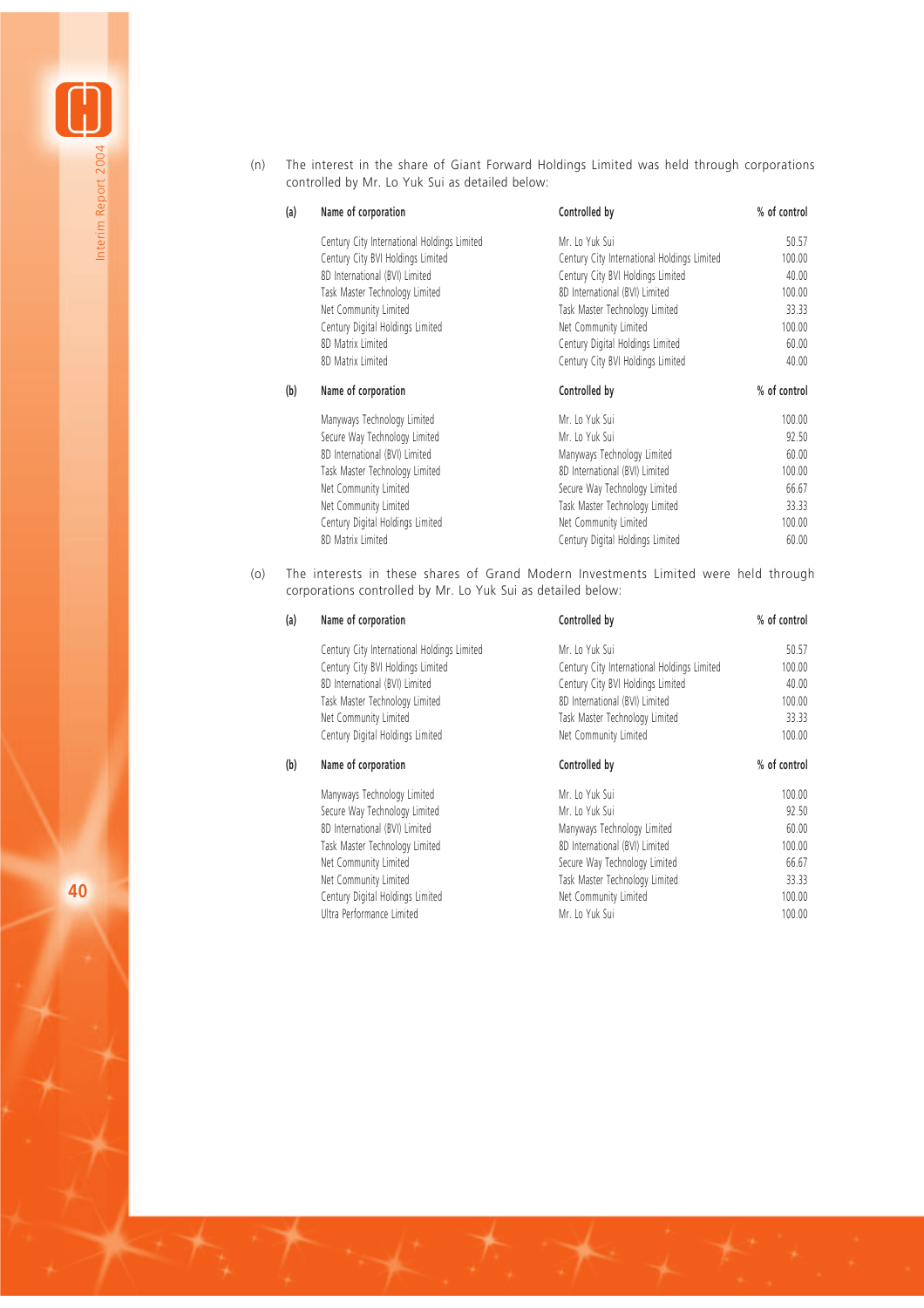(p) The interests in these shares of Important Holdings Limited were held through corporations controlled by Mr. Lo Yuk Sui as detailed below:

| (a) | Name of corporation                         | Controlled by                               | % of control |
|-----|---------------------------------------------|---------------------------------------------|--------------|
|     | Century City International Holdings Limited | Mr. Lo Yuk Sui                              | 50.57        |
|     | Century City BVI Holdings Limited           | Century City International Holdings Limited | 100.00       |
|     | 8D International (BVI) Limited              | Century City BVI Holdings Limited           | 40.00        |
|     | Task Master Technology Limited              | 8D International (BVI) Limited              | 100.00       |
|     | Net Community Limited                       | Task Master Technology Limited              | 33.33        |
|     | Century Digital Holdings Limited            | Net Community Limited                       | 100.00       |
| (b) | Name of corporation                         | Controlled by                               | % of control |
|     | Manyways Technology Limited                 | Mr. Lo Yuk Sui                              | 100.00       |
|     | Secure Way Technology Limited               | Mr. Lo Yuk Sui                              | 92.50        |
|     | 8D International (BVI) Limited              | Manyways Technology Limited                 | 100.00       |
|     | Task Master Technology Limited              | 8D International (BVI) Limited              | 100.00       |
|     | Net Community Limited                       | Secure Way Technology Limited               | 66.67        |
|     | Net Community Limited                       | Task Master Technology Limited              | 33.33        |
|     | Century Digital Holdings Limited            | Net Community Limited                       | 100.00       |

(q) The interests in these shares of Net Age Technology Limited were held through corporations controlled by Mr. Lo Yuk Sui as detailed below:

| (a) | Name of corporation                         | Controlled by                               | % of control |
|-----|---------------------------------------------|---------------------------------------------|--------------|
|     | Century City International Holdings Limited | Mr. Lo Yuk Sui                              | 50.57        |
|     | Century City BVI Holdings Limited           | Century City International Holdings Limited | 100.00       |
|     | 8D International (BVI) Limited              | Century City BVI Holdings Limited           | 40.00        |
|     | Task Master Technology Limited              | 8D International (BVI) Limited              | 100.00       |
|     | Net Community Limited                       | Task Master Technology Limited              | 33.33        |
|     | Century Digital Holdings Limited            | Net Community Limited                       | 100.00       |
|     | Century Digital Investments Limited         | Century Digital Holdings Limited            | 99.93        |
| (b) | Name of corporation                         | Controlled by                               | % of control |
|     | Manyways Technology Limited                 | Mr. Lo Yuk Sui                              | 100.00       |
|     | Secure Way Technology Limited               | Mr. Lo Yuk Sui                              | 92.50        |
|     | 8D International (BVI) Limited              | Manyways Technology Limited                 | 60.00        |
|     | Task Master Technology Limited              | 8D International (BVI) Limited              | 100.00       |
|     | Net Community Limited                       | Secure Way Technology Limited               | 66.67        |
|     | Net Community Limited                       | Task Master Technology Limited              | 33.33        |
|     | Century Digital Holdings Limited            | Net Community Limited                       | 100.00       |
|     | Century Digital Investments Limited         | Century Digital Holdings Limited            | 99.93        |

**41**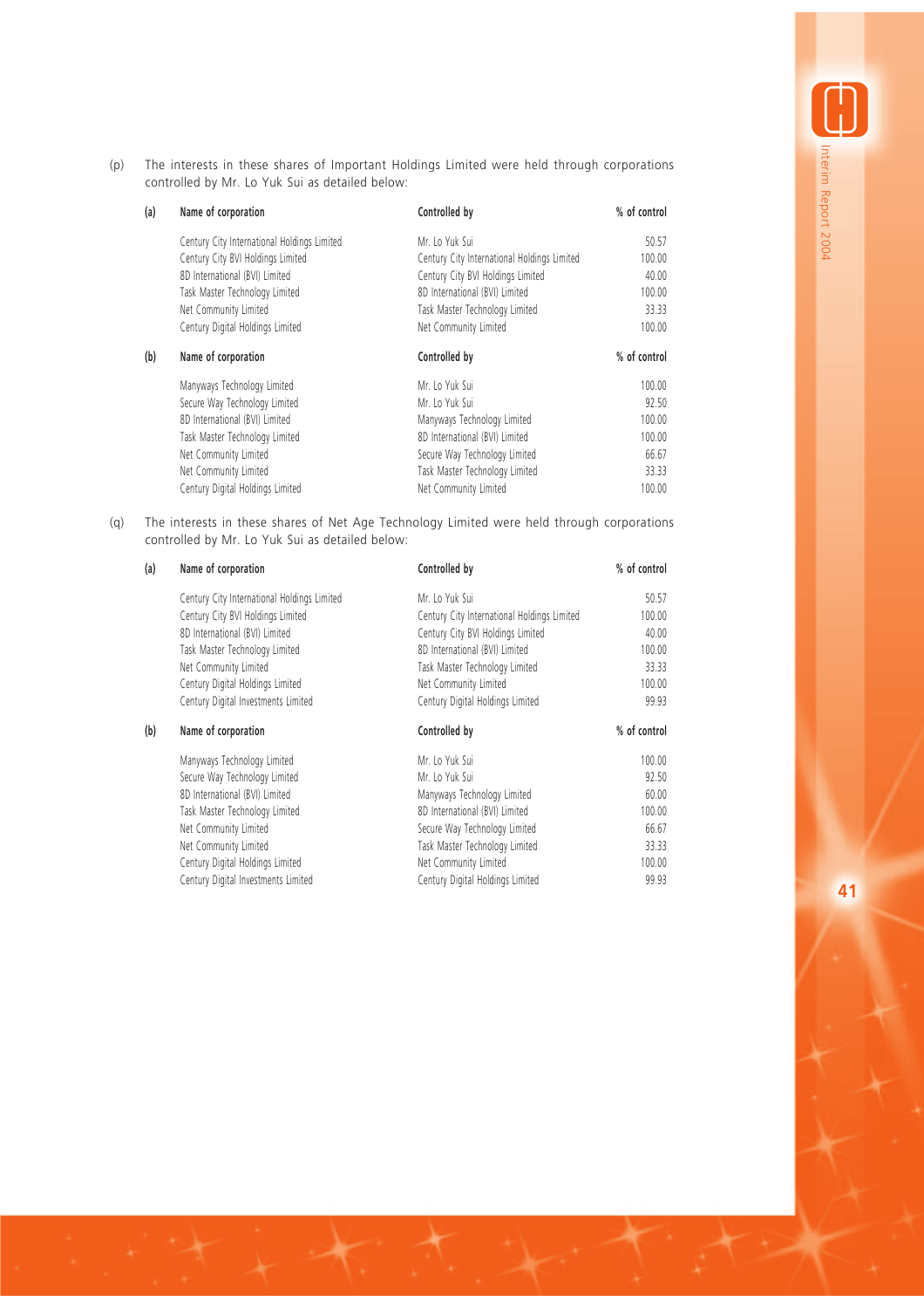(r) The interests in these shares of Net Community Limited were held through corporations controlled by Mr. Lo Yuk Sui as detailed below:

| (a) | Name of corporation                         | Controlled by                               | % of control |
|-----|---------------------------------------------|---------------------------------------------|--------------|
|     | Century City International Holdings Limited | Mr. Lo Yuk Sui                              | 50.57        |
|     | Century City BVI Holdings Limited           | Century City International Holdings Limited | 100.00       |
|     | 8D International (BVI) Limited              | Century City BVI Holdings Limited           | 40.00        |
|     | Task Master Technology Limited              | 8D International (BVI) Limited              | 100.00       |
|     |                                             |                                             |              |
| (b) | Name of corporation                         | Controlled by                               | % of control |
|     | Manyways Technology Limited                 | Mr. Lo Yuk Sui                              | 100.00       |
|     | 8D International (BVI) Limited              | Manyways Technology Limited                 | 60.00        |
|     | Task Master Technology Limited              | 8D International (BVI) Limited              | 100.00       |

- (s) The shares were held through a company wholly owned by Mrs. Kitty Lo Lee Kit Tai.
- (t) The interest in the share of Regal International (China) Limited was held through corporations controlled by Mr. Lo Yuk Sui as detailed below:

| (a) | Name of corporation                         | Controlled by                               | % of control |
|-----|---------------------------------------------|---------------------------------------------|--------------|
|     | Century City International Holdings Limited | Mr. Lo Yuk Sui                              | 50.57        |
|     | Century City BVI Holdings Limited           | Century City International Holdings Limited | 100.00       |
|     | 8D International (BVI) Limited              | Century City BVI Holdings Limited           | 40.00        |
|     | Task Master Technology Limited              | 8D International (BVI) Limited              | 100.00       |
|     | Net Community Limited                       | Task Master Technology Limited              | 33.33        |
|     | Century Digital Holdings Limited            | Net Community Limited                       | 100.00       |
|     | 8D Matrix Limited                           | Century Digital Holdings Limited            | 60.00        |
|     | 8D Matrix Limited                           | Century City BVI Holdings Limited           | 40.00        |
| (b) | Name of corporation                         | Controlled by                               | % of control |
|     | Manyways Technology Limited                 | Mr. Lo Yuk Sui                              | 100.00       |
|     | Secure Way Technology Limited               | Mr. Lo Yuk Sui                              | 92.50        |
|     | 8D International (BVI) Limited              | Manyways Technology Limited                 | 60.00        |
|     | Task Master Technology Limited              | 8D International (BVI) Limited              | 100.00       |
|     | Net Community Limited                       | Secure Way Technology Limited               | 66.67        |
|     | Net Community Limited                       | Task Master Technology Limited              | 33.33        |
|     | Century Digital Holdings Limited            | Net Community Limited                       | 100.00       |
|     | 8D Matrix Limited                           | Century Digital Holdings Limited            | 60.00        |

**42**

Interim Report 2004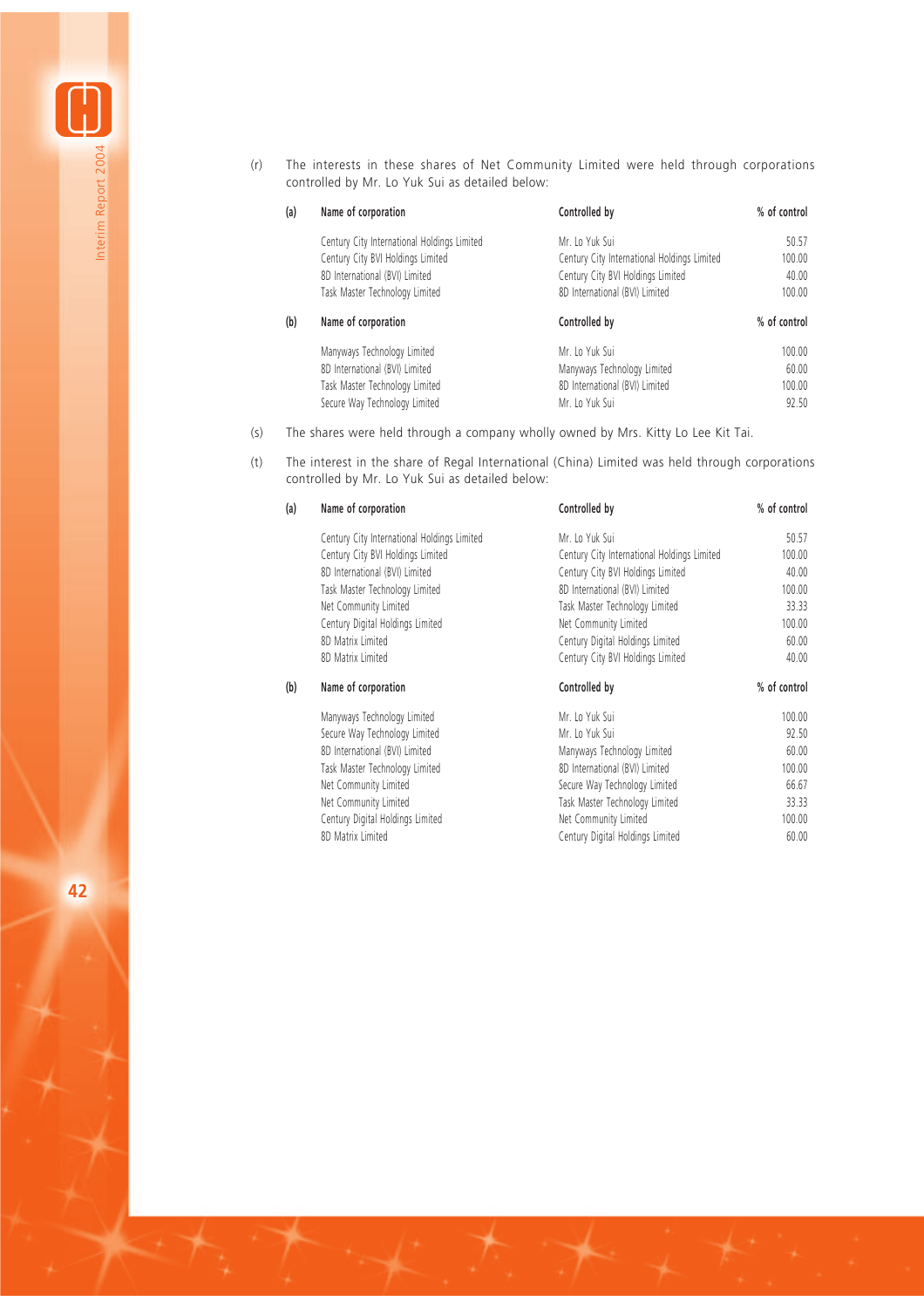(u) The interests in these shares of Speedway Technology Limited were held through corporations controlled by Mr. Lo Yuk Sui as detailed below:

| (a) | Name of corporation                         | Controlled by                               | % of control |
|-----|---------------------------------------------|---------------------------------------------|--------------|
|     | Century City International Holdings Limited | Mr. Lo Yuk Sui                              | 50.57        |
|     | Century City BVI Holdings Limited           | Century City International Holdings Limited | 100.00       |
|     | 8D International (BVI) Limited              | Century City BVI Holdings Limited           | 40.00        |
|     | Task Master Technology Limited              | 8D International (BVI) Limited              | 100.00       |
|     | Net Community Limited                       | Task Master Technology Limited              | 33.33        |
|     | Century Digital Holdings Limited            | Net Community Limited                       | 100.00       |
| (b) | Name of corporation                         | Controlled by                               | % of control |
|     | Manyways Technology Limited                 | Mr. Lo Yuk Sui                              | 100.00       |
|     | Secure Way Technology Limited               | Mr. Lo Yuk Sui                              | 92.50        |
|     | 8D International (BVI) Limited              | Manyways Technology Limited                 | 60.00        |
|     | Task Master Technology Limited              | 8D International (BVI) Limited              | 100.00       |
|     | Net Community Limited                       | Secure Way Technology Limited               | 66.67        |
|     | Net Community Limited                       | Task Master Technology Limited              | 33.33        |
|     | Century Digital Holdings Limited            | Net Community Limited                       | 100.00       |

(v) The interest in the share of Task Master Technology Limited was held through corporations controlled by Mr. Lo Yuk Sui as detailed below:

| (a) | Name of corporation                         | Controlled by                               | % of control |
|-----|---------------------------------------------|---------------------------------------------|--------------|
|     | Century City International Holdings Limited | Mr. Lo Yuk Sui                              | 50.57        |
|     | Century City BVI Holdings Limited           | Century City International Holdings Limited | 100.00       |
|     | 8D International (BVI) Limited              | Century City BVI Holdings Limited           | 40.00        |
| (b) | Name of corporation                         | Controlled by                               | % of control |
|     | Manyways Technology Limited                 | Mr. Lo Yuk Sui                              | 100.00       |
|     | 8D International (BVI) Limited              | Manyways Technology Limited                 | 60.00        |

(w) The interests in these shares of Top Technologies Limited were held through corporations controlled by Mr. Lo Yuk Sui as detailed below:

| (a) | Name of corporation                         | Controlled by                               | % of control |
|-----|---------------------------------------------|---------------------------------------------|--------------|
|     | Century City International Holdings Limited | Mr. Lo Yuk Sui                              | 50.57        |
|     | Century City BVI Holdings Limited           | Century City International Holdings Limited | 100.00       |
|     | 8D International (BVI) Limited              | Century City BVI Holdings Limited           | 40.00        |
|     | Task Master Technology Limited              | 8D International (BVI) Limited              | 100.00       |
|     | Net Community Limited                       | Task Master Technology Limited              | 33.33        |
|     | Century Digital Holdings Limited            | Net Community Limited                       | 100.00       |
| (b) | Name of corporation                         | Controlled by                               | % of control |
|     | Manyways Technology Limited                 | Mr. Lo Yuk Sui                              | 100.00       |
|     | Secure Way Technology Limited               | Mr. Lo Yuk Sui                              | 92.50        |
|     | 8D International (BVI) Limited              | Manyways Technology Limited                 | 60.00        |
|     | Task Master Technology Limited              | 8D International (BVI) Limited              | 100.00       |
|     | Net Community Limited                       | Secure Way Technology Limited               | 66.67        |
|     | Net Community Limited                       | Task Master Technology Limited              | 33.33        |
|     | Century Digital Holdings Limited            | Net Community Limited                       | 100.00       |